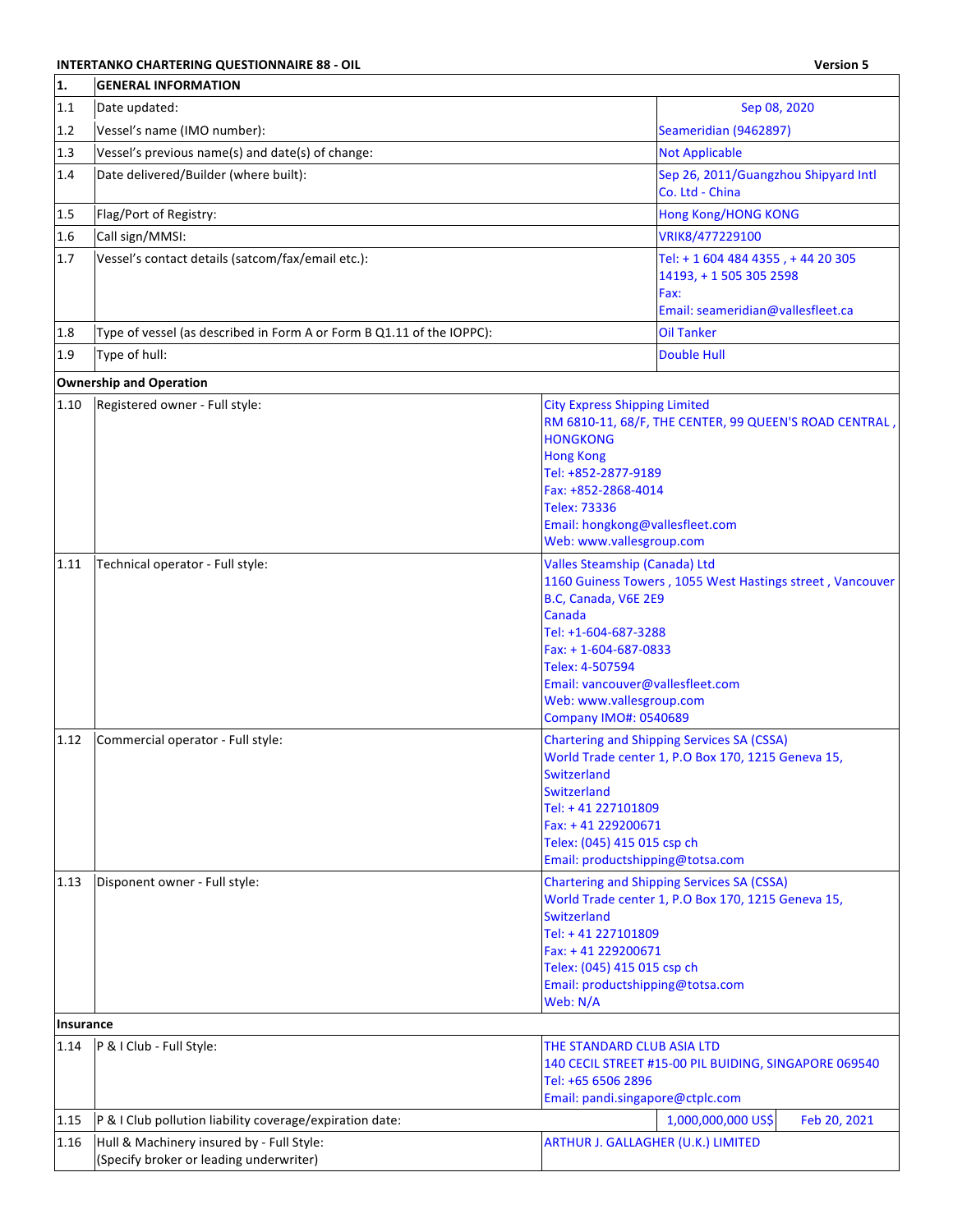| 1.17              | Hull & Machinery insured value/expiration date:                                       |                                                                                                |                      | 25,000,000 US\$                                                                                                                                              | Jun 15, 2021                        |
|-------------------|---------------------------------------------------------------------------------------|------------------------------------------------------------------------------------------------|----------------------|--------------------------------------------------------------------------------------------------------------------------------------------------------------|-------------------------------------|
|                   | <b>Classification</b>                                                                 |                                                                                                |                      |                                                                                                                                                              |                                     |
| 1.18              | Classification society:                                                               |                                                                                                |                      | <b>DNV GL</b>                                                                                                                                                |                                     |
| 1.19              | Class notation:                                                                       |                                                                                                |                      | 1A1 CSR Tanker for Oil ESP SPM E0 VCS-2<br><b>BIS TMON</b>                                                                                                   |                                     |
| 1.20              | class recommendations? If yes, give details:                                          | Is the vessel subject to any conditions of class, class extensions, outstanding memorandums or |                      |                                                                                                                                                              |                                     |
| 1.21              | If classification society changed, name of previous and date of change:               |                                                                                                |                      | N/A, Not Applicable                                                                                                                                          |                                     |
| 1.22              | Does the vessel have ice class? If yes, state what level:                             |                                                                                                |                      | No, Not Applicable                                                                                                                                           |                                     |
| 1.23              | Date/place of last dry-dock:                                                          |                                                                                                |                      | Oct 16, 2019/GDANSK, POLAND                                                                                                                                  |                                     |
| 1.24              | Date next dry dock due/next annual survey due:                                        |                                                                                                |                      | Sep 26, 2021                                                                                                                                                 | Aug 16, 2021                        |
| 1.25              | Date of last special survey/next special survey due:                                  |                                                                                                |                      | Sep 07, 2016                                                                                                                                                 | Sep 26, 2021                        |
| 1.26              | If ship has Condition Assessment Program (CAP), what is the latest overall rating:    |                                                                                                |                      | No,                                                                                                                                                          |                                     |
| <b>Dimensions</b> |                                                                                       |                                                                                                |                      |                                                                                                                                                              |                                     |
| 1.27              | Length overall (LOA):                                                                 |                                                                                                |                      |                                                                                                                                                              | <b>183.20 Metres</b>                |
| 1.28              | Length between perpendiculars (LBP):                                                  |                                                                                                |                      |                                                                                                                                                              | 176 Metres                          |
| 1.29              | Extreme breadth (Beam):                                                               |                                                                                                |                      |                                                                                                                                                              | <b>32.226 Metres</b>                |
| 1.30              | Moulded depth:                                                                        |                                                                                                |                      |                                                                                                                                                              | 18.20 Metres                        |
| 1.31              | Keel to masthead (KTM)/ Keel to masthead (KTM) in collapsed condition, if applicable: |                                                                                                |                      | 47.63 Metres                                                                                                                                                 |                                     |
| 1.32              | Distance bridge front to center of manifold:                                          |                                                                                                |                      |                                                                                                                                                              | 60.18 Metres                        |
| 1.33              | Bow to center manifold (BCM)/Stern to center manifold (SCM):                          |                                                                                                |                      | 91.40 Metres                                                                                                                                                 | 92.80 Metres                        |
| 1.34              | Parallel body distances                                                               |                                                                                                | Lightship            | <b>Normal Ballast</b>                                                                                                                                        | Summer Dwt                          |
|                   | Forward to mid-point manifold:                                                        |                                                                                                | 39.24 Metres         | 48.27 Metres                                                                                                                                                 | 62.76 Metres                        |
|                   | Aft to mid-point manifold:                                                            |                                                                                                | 43.50 Metres         | 50.38 Metres                                                                                                                                                 | 50.38 Metres                        |
|                   | Parallel body length:                                                                 |                                                                                                | <b>82.772 Metres</b> | <b>98.836 Metres</b>                                                                                                                                         | 113.005 Metres                      |
| <b>Tonnages</b>   |                                                                                       |                                                                                                |                      |                                                                                                                                                              |                                     |
| 1.35              | Net Tonnage:                                                                          |                                                                                                |                      |                                                                                                                                                              | 14,702                              |
| 1.36              | Gross Tonnage/Reduced Gross Tonnage (if applicable):                                  |                                                                                                |                      | 30,241                                                                                                                                                       | 23,615                              |
| 1.37              | Suez Canal Tonnage - Gross (SCGT)/Net (SCNT):                                         |                                                                                                |                      | 30,779                                                                                                                                                       | 26,506                              |
| 1.38              | Panama Canal Net Tonnage (PCNT):                                                      |                                                                                                |                      |                                                                                                                                                              | 25,200                              |
|                   | <b>Loadline Information</b>                                                           |                                                                                                |                      |                                                                                                                                                              |                                     |
| 1.39              | Loadline                                                                              | Freeboard                                                                                      | Draft                | Deadweight                                                                                                                                                   | Displacement                        |
|                   | Summer:                                                                               | 5.669 Metres                                                                                   | <b>12.544 Metres</b> | 49,999 Metric<br><b>Tonnes</b>                                                                                                                               | 61,863.90 Metric<br><b>Tonnes</b>   |
|                   | Winter:                                                                               | 5.876 Metres                                                                                   | <b>12.337 Metres</b> | 48,853 Metric<br><b>Tonnes</b>                                                                                                                               | 60,717.90 Metric<br><b>Tonnes</b>   |
|                   | Tropical:                                                                             | 5.408 Metres                                                                                   | <b>12.805 Metres</b> | 51,447.23 Metric<br><b>Tonnes</b>                                                                                                                            | 63,312.13 Metric<br><b>Tonnes</b>   |
|                   | Lightship:                                                                            | <b>15.319 Metres</b>                                                                           | 2.894 Metres         |                                                                                                                                                              | 11,864.90 Metric<br><b>Tonnes</b>   |
|                   | <b>Normal Ballast Condition:</b>                                                      | 11.345 Metres                                                                                  | 6.868 Metres         | 19,863.89 Metric<br><b>Tonnes</b>                                                                                                                            | 31,728.79 Metric<br><b>Tonnes</b>   |
|                   | Segregated Ballast Condition:                                                         | <b>11.345 Metres</b>                                                                           | 6.868 Metres         | 19,863.89 Metric<br><b>Tonnes</b>                                                                                                                            | 31,728.79 Metric<br><b>Tonnes</b>   |
| 1.40              | FWA/TPC at summer draft:                                                              |                                                                                                |                      |                                                                                                                                                              | 279 Millimetres 55.42 Metric Tonnes |
| 1.41<br>1.42      | Does vessel have multiple SDWT? If yes, please provide all assigned loadlines:        |                                                                                                |                      | <b>Yes</b><br>50309.53 Metric Tonnes<br>49,999 Metric Tonnes<br>44,999 Metric Tonnes<br>39,999 Metric Tonnes<br>24,999 Metric Tonnes<br>29,999 Metric Tonnes | <b>73 Metric Tonnes</b>             |
|                   | Constant (excluding fresh water):                                                     |                                                                                                |                      |                                                                                                                                                              |                                     |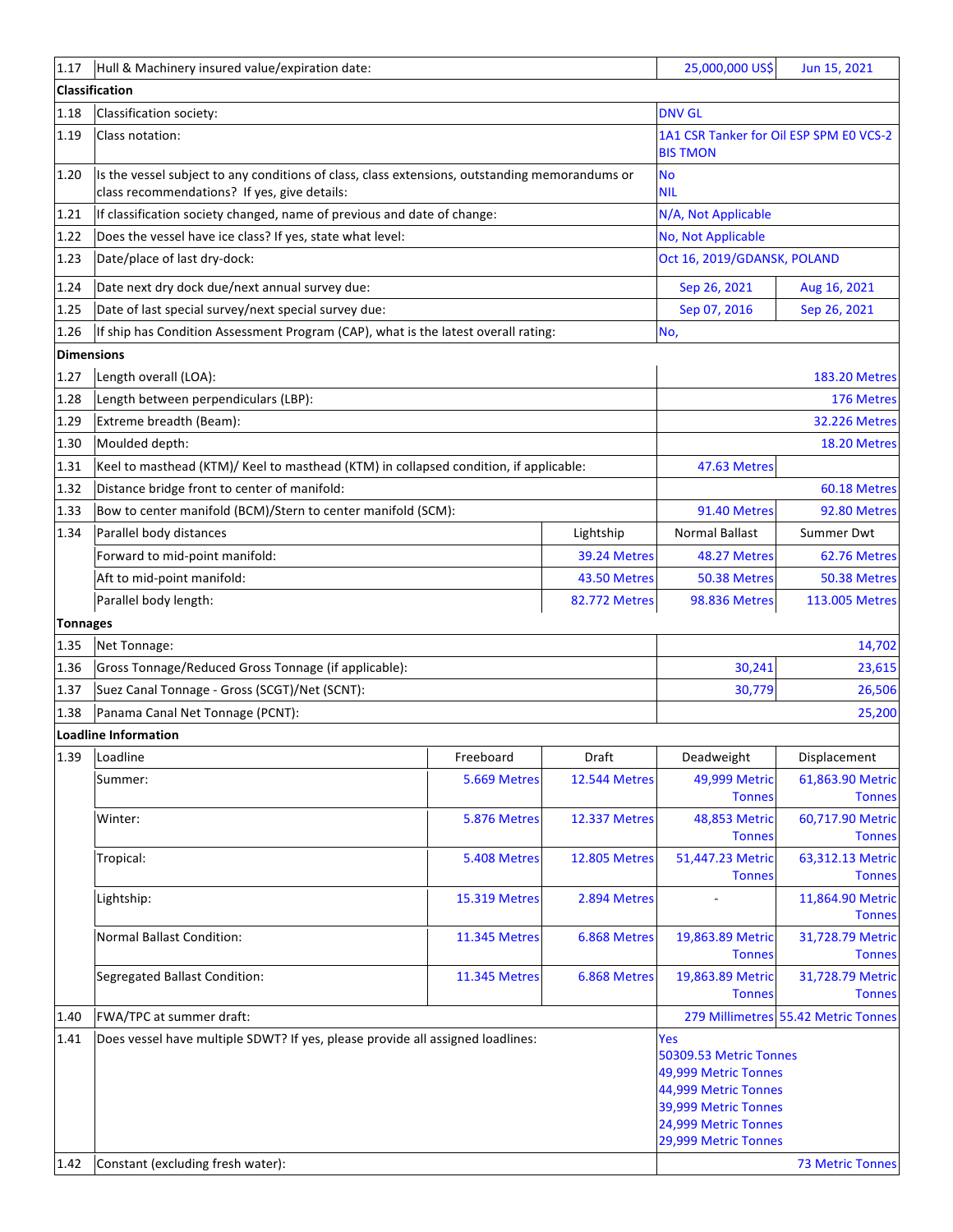| 1.43 | What is the company guidelines for Under Keel Clearance (UKC) for this vessel? | 50% of deepest static draft in Ocean<br><b>Passages</b> |                       |  |
|------|--------------------------------------------------------------------------------|---------------------------------------------------------|-----------------------|--|
|      |                                                                                | 20% of deepest static draft in Coastal                  |                       |  |
|      |                                                                                | (Less than 24 miles from the coast line) /              |                       |  |
|      |                                                                                | Shallow water passages, CBM / SBM                       |                       |  |
|      |                                                                                | moorings & at anchor in unprotected                     |                       |  |
|      |                                                                                | waters                                                  |                       |  |
|      |                                                                                | 10 % of deepest static draft in                         |                       |  |
|      |                                                                                | approaches to port / buoyed channels &                  |                       |  |
|      |                                                                                | at anchor in protected / Sheltered waters               |                       |  |
|      |                                                                                | 1.5% of vessel's beam OR 0.30 mtrs                      |                       |  |
|      |                                                                                | whichever is greater $= 0.483$ mtrs whilst              |                       |  |
|      |                                                                                | alongside berth, in port limits / pilotage              |                       |  |
|      |                                                                                | waters.                                                 |                       |  |
| 1.44 | What is the max height of mast above waterline (air draft)                     | <b>Full Mast</b>                                        | <b>Collapsed Mast</b> |  |
|      | Summer deadweight:                                                             | 35.09 Metres                                            | 0 Metres              |  |
|      | Normal ballast:                                                                | <b>39.854 Metres</b>                                    | 0 Metres              |  |
|      | Lightship:                                                                     | <b>44.736 Metres</b>                                    | 0 Metres              |  |

| 2.   | <b>CERTIFICATES</b>                                                                                                                   | <b>Issued</b>         | <b>Last Annual</b>    | <b>Last Intermediate</b> | <b>Expires</b>        |
|------|---------------------------------------------------------------------------------------------------------------------------------------|-----------------------|-----------------------|--------------------------|-----------------------|
| 2.1  | Safety Equipment Certificate (SEC):                                                                                                   | Sep 11, 2018          | Aug 16, 2020          | Jul 29, 2019             | Sep 26, 2021          |
| 2.2  | Safety Radio Certificate (SRC):                                                                                                       | Sep 11, 2018          | Aug 16, 2020          | Jul 29, 2019             | Sep 26, 2021          |
| 2.3  | Safety Construction Certificate (SCC):                                                                                                | Sep 11, 2018          | Aug 16, 2020          | Jul 27, 2019             | Sep 26, 2021          |
| 2.4  | International Loadline Certificate (ILC):                                                                                             | Sep 11, 2018          | Aug 16, 2020          | Jul 27, 2019             | Sep 26, 2021          |
| 2.5  | International Oil Pollution Prevention Certificate (IOPPC):                                                                           | Sep 11, 2018          | Aug 16, 2020          | Jul 27, 2019             | Sep 26, 2021          |
| 2.6  | International Ship Security Certificate (ISSC):                                                                                       | Dec 28, 2016          | <b>Not Applicable</b> | Mar 21, 2019             | Mar 06, 2022          |
| 2.7  | Maritime Labour Certificate (MLC):                                                                                                    | Nov 16, 2018          | N/A                   |                          | Jun 04, 2023          |
| 2.8  | ISM Safety Management Certificate (SMC):                                                                                              | Dec 28, 2016          | <b>Not Applicable</b> | Mar 21, 2019             | Mar 06, 2022          |
| 2.9  | Document of Compliance (DOC):                                                                                                         | Jul 03, 2020          | Jul 03, 2020          |                          | Apr 22, 2022          |
| 2.10 | USCG Certificate of Compliance (USCGCOC):                                                                                             | May 21, 2019          | Jun 06, 2020          |                          | May 21, 2021          |
| 2.11 | Civil Liability Convention (CLC) 1992 Certificate:                                                                                    | Dec 24, 2019          | N/A                   | N/A                      | Feb 20, 2021          |
| 2.12 | Civil Liability for Bunker Oil Pollution Damage Convention<br>(CLBC) Certificate:                                                     | Dec 24, 2019          | N/A                   | N/A                      | Feb 20, 2021          |
| 2.13 | Liability for the Removal of Wrecks Certificate (WRC):                                                                                | Dec 25, 2019          | N/A                   | N/A                      | Feb 20, 2021          |
| 2.14 | U.S. Certificate of Financial Responsibility (COFR):                                                                                  | Sep 26, 2020          | N/A                   | N/A                      | Sep 26, 2023          |
| 2.15 | Certificate of Class (COC):                                                                                                           | Sep 11, 2018          | Aug 16, 2020          | Jul 27, 2019             | Sep 26, 2021          |
| 2.16 | International Sewage Pollution Prevention Certificate<br>(ISPPC):                                                                     | Sep 11, 2018          | N/A                   | N/A                      | Sep 26, 2021          |
| 2.17 | Certificate of Fitness (COF):                                                                                                         | <b>Not Applicable</b> | <b>Not Applicable</b> |                          | <b>Not Applicable</b> |
| 2.18 | International Energy Efficiency Certificate (IEEC):                                                                                   | Sep 11, 2018          | N/A                   | N/A                      | N/A                   |
| 2.19 | International Air Pollution Prevention Certificate (IAPPC):                                                                           | Sep 11, 2018          | Aug 16, 2020          | Jul 27, 2019             | Sep 26, 2021          |
|      | <b>Documentation</b>                                                                                                                  |                       |                       |                          |                       |
| 2.20 | Owner warrant that vessel is member of ITOPF and will remain so for the entire duration of this<br>voyage/contract:                   |                       | Yes                   |                          |                       |
| 2.21 | Does vessel have in place a Drug and Alcohol Policy complying with OCIMF guidelines for Control<br>of Drugs and Alcohol Onboard Ship? |                       |                       | Yes                      |                       |
| 2.22 | Is the ITF Special Agreement on board (if applicable)?                                                                                |                       |                       | Yes                      |                       |
| 2.23 | ITF Blue Card expiry date (if applicable):                                                                                            |                       |                       | Aug 31, 2021             |                       |

| 13.  | <b>ICREW</b>                                 |    |                |
|------|----------------------------------------------|----|----------------|
| 13.1 | Nationality of Master:                       |    | Indian         |
| 3.2  | Number and nationality of Officers:          |    | Indian         |
| 13.3 | Number and nationality of Crew:              | 14 | Indian         |
| 13.4 | What is the common working language onboard: |    | <b>ENGLISH</b> |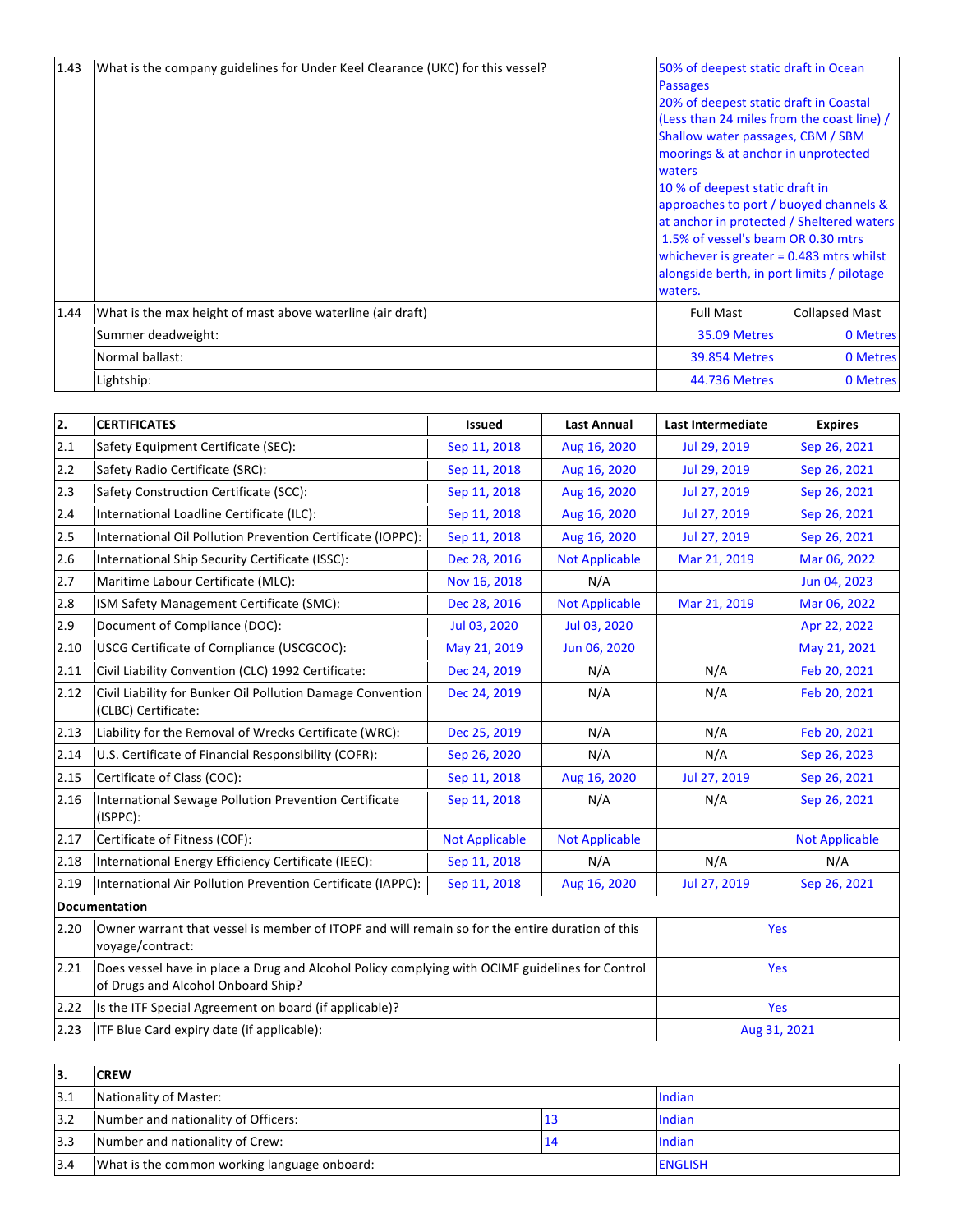| 3.5 | Do officers speak and understand English?                         |                                                                                                                                                                                                                                                                                             | <b>Yes</b>                                                                                                                                                                                                                                                                                      |
|-----|-------------------------------------------------------------------|---------------------------------------------------------------------------------------------------------------------------------------------------------------------------------------------------------------------------------------------------------------------------------------------|-------------------------------------------------------------------------------------------------------------------------------------------------------------------------------------------------------------------------------------------------------------------------------------------------|
| 3.6 | If Officers/ratings employed by a manning agency - Full<br>style: | <b>Officers: OCS Services (India) Pvt Ltd</b><br>407-411, Oberoi chamber II, 645/646<br>New Link road, Andheri (West),<br><b>Mumbai-400053</b><br>Tel: +91 22 66409000<br>Fax: +91-22-26743300<br>Telex: 01183115NTBY.IN<br>Email: vallescrew@ocs.services<br>Web: www.nortransmaritime.com | <b>Ratings: OCS Services (India) Pvt Ltd</b><br>407-411, Oberoi chamber II, 645/646<br>New Link road, Andheri (West),<br><b>Mumbai-400053</b><br>Tel: +91-22-6640-9000 / 0<br>Fax: +91-22-26743300<br>Telex: 01183115NTBY.IN<br>Email: vallescrew@ocs.services<br>Web: www.nortransmaritime.com |

| <b>4.</b> | <b>FOR USA CALLS</b>                                                                                                                     |                                                                                                                                                                                                                        |  |  |  |
|-----------|------------------------------------------------------------------------------------------------------------------------------------------|------------------------------------------------------------------------------------------------------------------------------------------------------------------------------------------------------------------------|--|--|--|
| 4.1       | Has the vessel Operator submitted a Vessel Spill Response Plan to the US Coast Guard which has<br>been approved by official USCG letter? | <b>Yes</b>                                                                                                                                                                                                             |  |  |  |
| 4.2       | Qualified individual (QI) - Full style:                                                                                                  | <b>O'Briens Response Management</b><br>185 Princeton - Highstown road, Bldg 3B West Windsor, NJ<br>08550 USA<br>Tel: +1 985 781 0804<br>Fax: +1 985 781 0580<br>Telex: 49617361 OOPS UI<br>Email: oops-usa@oopsusa.com |  |  |  |
| 4.3       | Oil Spill Response Organization (OSRO) - Full style:                                                                                     | <b>Marine Spill Response Corporation</b><br>455 Spring Park Place, Suite 200, Herndon, VA 20170, USA<br>Tel: +1 732 417 0175<br>Fax: +1 732 417 0097<br>Email: mpa@mpaz.org                                            |  |  |  |
| 4.4       | Salvage and Marine Firefighting Services (SMFF) - Full Style:                                                                            | T & T Salvage, LLC<br>8717 Humble Westfield Road, Humble, TX 77338<br>Tel: +1 281 446 4010/+17<br>Email: info@ttsalvage.com                                                                                            |  |  |  |

| 15.  | <b>SAFETY/HELICOPTER</b>                                                                                                                     |                                               |
|------|----------------------------------------------------------------------------------------------------------------------------------------------|-----------------------------------------------|
| 15.1 | Its the vessel operated under a Quality Management System? If Yes, what type of system?<br>(ISO9001 or IMO Resolution A.741(18) as amended): | <b>Yes</b><br><b>IMO Resolution A 741(18)</b> |
| 15.2 | Can the ship comply with the ICS Helicopter Guidelines?                                                                                      | <b>Yes</b>                                    |
|      | [5.2.1 If Yes, state whether winching or landing area provided:                                                                              | <b>Winching</b>                               |
|      | [5.2.2 If Yes, what is the diameter of the circle provided:                                                                                  | 5.00 Metres                                   |

| 16. | <b>COATING/ANODES</b> |            |                       |                   |            |
|-----|-----------------------|------------|-----------------------|-------------------|------------|
| 6.1 | <b>Tank Coating</b>   | Coated     | Type                  | To What Extent    | Anodes     |
|     | Cargo tanks:          | Yes        | <b>PHENOLIC EPOXY</b> | <b>FULL</b>       | <b>No</b>  |
|     | Ballast tanks:        | Yes        | Epoxy                 | <b>FULL</b>       | <b>Yes</b> |
|     | Slop tanks:           | <b>Yes</b> | <b>PHENOLIC EPOXY</b> | <b>Whole Tank</b> | <b>No</b>  |

| 17. | <b>BALLAST</b>           |                |                                                |                          |                            |
|-----|--------------------------|----------------|------------------------------------------------|--------------------------|----------------------------|
| 7.1 | Pumps                    | No.            | <b>Type</b>                                    | Capacity                 | At What Head<br>$(sg=1.0)$ |
|     | <b>Ballast Pumps:</b>    | $\overline{2}$ | Centirfuagal -<br><b>Marflex MBDPC-</b><br>300 | 1,000 Cu.<br>Metres/Hour | 25 Metres                  |
|     | <b>Ballast Eductors:</b> | 1              | <b>Water driven</b>                            | 150 Cu.<br>Metres/Hour   | <b>18 Metres</b>           |
|     |                          |                |                                                |                          |                            |

| <b>8.</b> | <b>CARGO</b>                                                                                |            |
|-----------|---------------------------------------------------------------------------------------------|------------|
|           | Double Hull Vessels                                                                         |            |
| 8.1       | Its vessel fitted with centerline bulkhead in all cargo tanks? If Yes, solid or perforated: | Yes. Solid |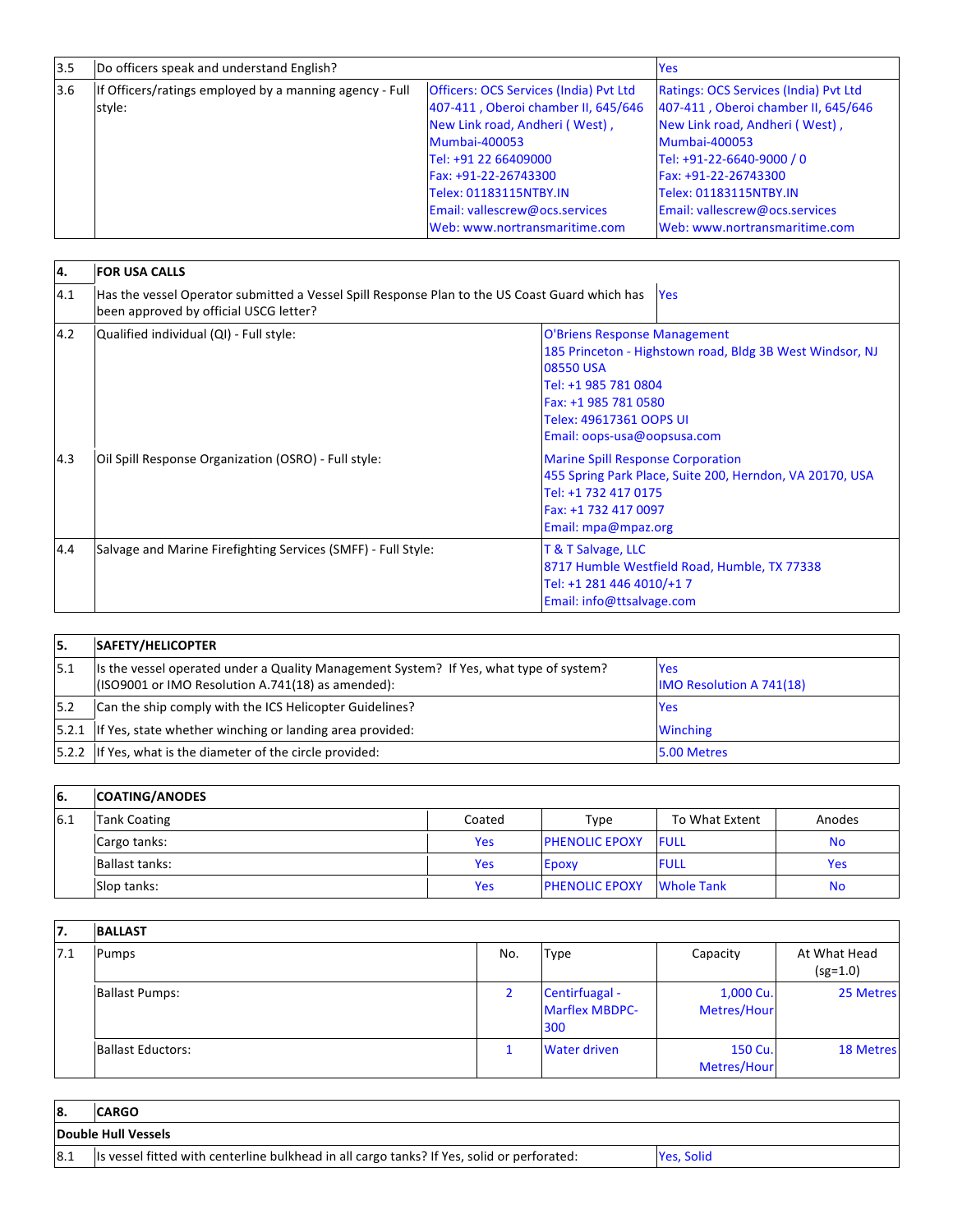|                    | <b>Cargo Tank Capacities</b>                                                                                                 |                                                                                                                                                                                                                                                                                                                 |                                |
|--------------------|------------------------------------------------------------------------------------------------------------------------------|-----------------------------------------------------------------------------------------------------------------------------------------------------------------------------------------------------------------------------------------------------------------------------------------------------------------|--------------------------------|
| 8.2                | Number of cargo tanks and total cubic capacity (max% per company policy: 98%, 97%, 96% or<br>95%) excluding slops tanks:     | $12 + 2$                                                                                                                                                                                                                                                                                                        | 51,472.38 Cu.<br><b>Metres</b> |
| 8.2.1              | Capacity (max% per company policy: 98%, 97%, 96% or 95%) of each natural segregation with<br>double valve (specify tanks):   | Seg#1: 6910.201 m3 (1 Port and Stbd)<br>Seg#2: 9746.148 m3 (2 Port and Stbd)<br>Seg#3: 8650.884 m3 (3 Port and Stbd)<br>Seg#4: 8630.678 m3 (4 Port and Stbd)<br>Seg#5: 8639.775 m3 (5 Port and Stbd)<br>Seg#6: 8609.732 m3 (6 Port and Stbd)<br>Seg#7: 2331.74 m3 (Slop Port)<br>Seg#8: 2834.75 m3 ( Slop STBD) |                                |
| 8.2.2              | IMO class (Oil/Chemical Ship Type 1, 2 or 3):                                                                                | N/A                                                                                                                                                                                                                                                                                                             |                                |
| 8.3                | Number of slop tanks and total cubic capacity (max% per company policy: 98%, 97%, 96% or<br>95%):                            | 2                                                                                                                                                                                                                                                                                                               | 5,166.49 Cu. Metres            |
| 8.3.1              | Specify segregations which slops tanks belong to and their capacity with double valve:                                       | Slop Wing Can be kept Double Valve<br>Segregated                                                                                                                                                                                                                                                                |                                |
| 8.3.2              | Residual/retention oil tank(s) capacity (98%), if applicable:                                                                |                                                                                                                                                                                                                                                                                                                 | 491.149 Cu. Metres             |
| <b>SBT Vessels</b> |                                                                                                                              |                                                                                                                                                                                                                                                                                                                 |                                |
| 8.3.3              | What is total SBT capacity and percentage of SDWT vessel can maintain?                                                       | 22,079.63 Cu.<br><b>Metres</b>                                                                                                                                                                                                                                                                                  | 45.45 %                        |
| 8.3.4              | Does vessel meet the requirements of MARPOL Annex I Reg 18.2:                                                                | Yes                                                                                                                                                                                                                                                                                                             |                                |
|                    | <b>Cargo Handling and Pumping Systems</b>                                                                                    |                                                                                                                                                                                                                                                                                                                 |                                |
| 8.4                | How many grades/products can vessel load/discharge with double valve segregation:                                            |                                                                                                                                                                                                                                                                                                                 |                                |
| 8.5                | Are there any cargo tank filling restrictions?<br>If yes, specify number of slack tanks, max s.g., ullage restrictions etc.: | <b>No</b><br><b>Not Applicable</b>                                                                                                                                                                                                                                                                              |                                |
| 8.6                | Max loading rate for homogenous cargo                                                                                        | With VECS                                                                                                                                                                                                                                                                                                       | <b>Without VECS</b>            |
|                    | Loaded per manifold connection:                                                                                              | 1,837 Cu.<br>Metres/Hour                                                                                                                                                                                                                                                                                        | 2,503 Cu.<br>Metres/Hour       |
|                    | Loaded simultaneously through all manifolds:                                                                                 | 5,880 Cu.<br>Metres/Hour                                                                                                                                                                                                                                                                                        | 5,880 Cu.<br>Metres/Hour       |
|                    | <b>Cargo Control Room</b>                                                                                                    |                                                                                                                                                                                                                                                                                                                 |                                |
| 8.7                | Is ship fitted with a Cargo Control Room (CCR)?                                                                              |                                                                                                                                                                                                                                                                                                                 | Yes                            |
| 8.8                | Can tank innage/ullage be read from the CCR?                                                                                 |                                                                                                                                                                                                                                                                                                                 | Yes                            |
|                    | <b>Gauging and Sampling</b>                                                                                                  |                                                                                                                                                                                                                                                                                                                 |                                |
| 8.9                | Is gauging system certified and calibrated? If no, specify which ones are not calibrated:                                    | Yes,                                                                                                                                                                                                                                                                                                            |                                |
|                    | What type of fixed closed tank gauging system is fitted:                                                                     | Rosemount Tank Radar gauging system                                                                                                                                                                                                                                                                             |                                |
|                    | Are high level alarms fitted to the cargo tanks? If Yes, indicate whether to all tanks or partial:                           | Yes, All                                                                                                                                                                                                                                                                                                        |                                |
| 8.9.1              | Can cargo be transferred under closed loading conditions in accordance with ISGOTT 11.1.6.6?                                 |                                                                                                                                                                                                                                                                                                                 | Yes                            |
| 8.9.2              | Are cargo tanks fitted with multipoint gauging? If yes, specify type and locations:                                          | Yes, Foward and Aft of Each Tank                                                                                                                                                                                                                                                                                |                                |
| 8.10               | Number of portable gauging units (example- MMC) on board:                                                                    |                                                                                                                                                                                                                                                                                                                 |                                |
|                    | <b>Vapor Emission Control System (VECS)</b>                                                                                  |                                                                                                                                                                                                                                                                                                                 |                                |
| 8.11               | Is a vapour return system (VRS) fitted?                                                                                      | Yes                                                                                                                                                                                                                                                                                                             |                                |
| 8.12               | Number/size of VECS manifolds (per side):                                                                                    | 2                                                                                                                                                                                                                                                                                                               | <b>300 Millimetres</b>         |
| 8.13               | Number/size/type of VECS reducers:                                                                                           | 2/300 X 400 (12" x 16") / AISI<br>4 / 300 X 300 (12" x 12") / AISI<br>1 / 300 X 250 (12" x 10") / AISI<br>1/300 X 200 (12" x 8") / AISI<br>1/300 x 150 (12" x 6") / AISI                                                                                                                                        |                                |
| <b>Venting</b>     |                                                                                                                              |                                                                                                                                                                                                                                                                                                                 |                                |
| 8.14               | State what type of venting system is fitted:                                                                                 | <b>P.V.VALVES</b>                                                                                                                                                                                                                                                                                               |                                |
|                    | <b>Cargo Manifolds and Reducers</b>                                                                                          |                                                                                                                                                                                                                                                                                                                 |                                |
| 8.15               | Total number/size of cargo manifold connections on each side:                                                                | 7/350 Millimetres                                                                                                                                                                                                                                                                                               |                                |
| 8.16               | What type of valves are fitted at manifold:                                                                                  | <b>Manual butterfly valve</b>                                                                                                                                                                                                                                                                                   |                                |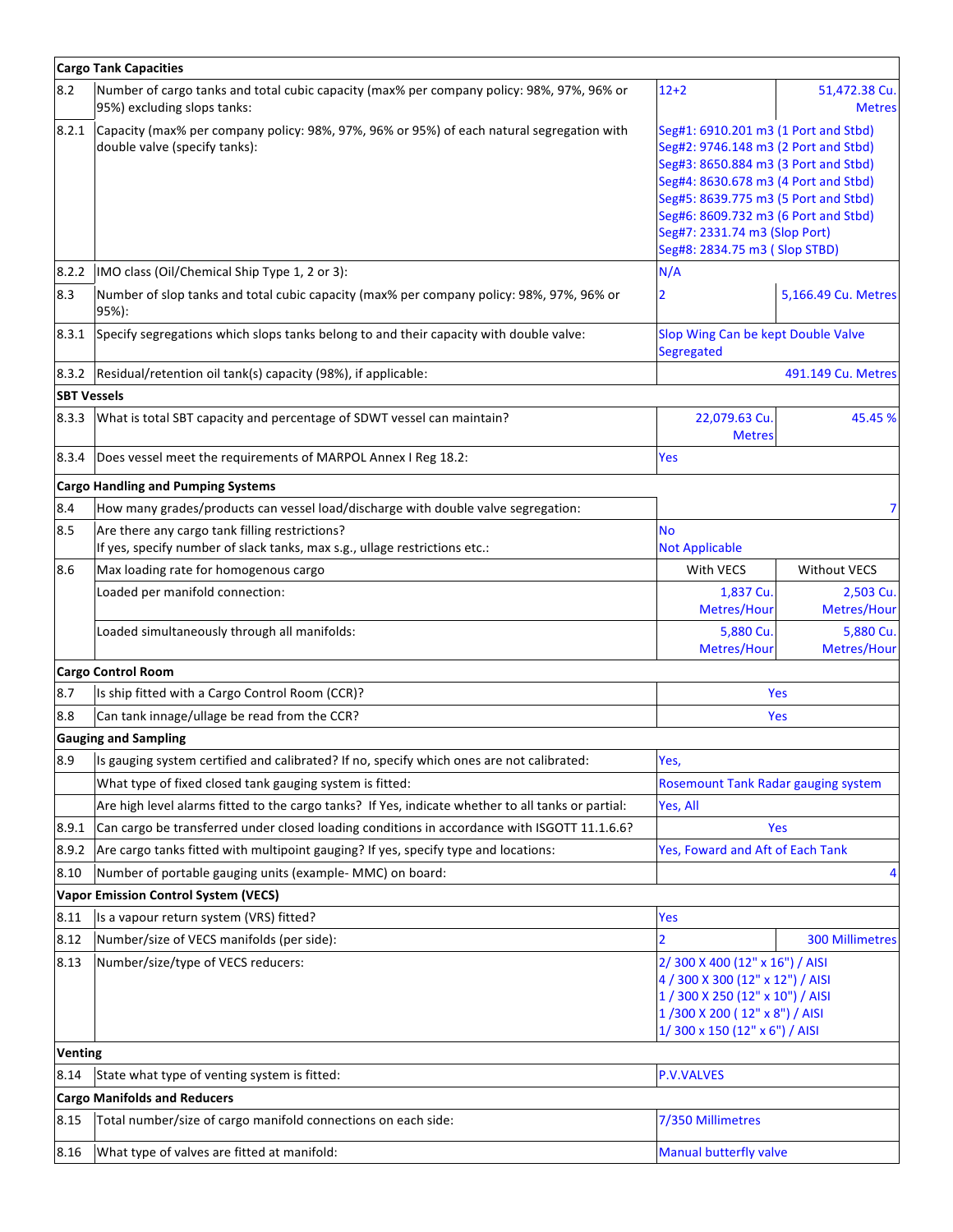| 8.17           | What is the material/rating of the manifold:                                                                                           |     |                | <b>SUS 304//</b>        |                                                 |                            |  |
|----------------|----------------------------------------------------------------------------------------------------------------------------------------|-----|----------------|-------------------------|-------------------------------------------------|----------------------------|--|
|                | 8.17.1 Does vessel comply with the latest edition of the OCIMF 'Recommendations for Oil Tanker<br>Manifolds and Associated Equipment'? |     |                |                         | Yes                                             |                            |  |
| 8.18           | Distance between cargo manifold centers:                                                                                               |     |                |                         | 2,010 Millimetres                               |                            |  |
| 8.19           | Distance ships rail to manifold:                                                                                                       |     |                |                         |                                                 | 4,430 Millimetres          |  |
| 8.20           | Distance manifold to ships side:                                                                                                       |     |                |                         |                                                 | 4,600 Millimetres          |  |
| 8.21           | Top of rail to center of manifold:                                                                                                     |     |                |                         |                                                 | <b>800 Millimetres</b>     |  |
| 8.22           | Distance main deck to center of manifold:                                                                                              |     |                |                         | 2,100 Millimetres                               |                            |  |
| 8.23           | Spill tank grating to center of manifold:                                                                                              |     |                |                         |                                                 | 900 Millimetres            |  |
| 8.24           | Manifold height above the waterline in normal ballast/at SDWT condition:                                                               |     |                |                         | 12.98 Metres                                    | 7.69 Metres                |  |
| 8.25           | Number/size/type of reducers:                                                                                                          |     |                | 12 x 350/400mm (14/16") |                                                 |                            |  |
|                |                                                                                                                                        |     |                |                         | 3 x 350/300mm (14/12")                          |                            |  |
|                |                                                                                                                                        |     |                |                         | 5 x 350/250mm (14/10")                          |                            |  |
|                |                                                                                                                                        |     |                |                         | 3 x 350/200mm (14/8")<br>2 x 250/400mm (10/16") |                            |  |
|                |                                                                                                                                        |     |                |                         | <b>ANSI</b>                                     |                            |  |
| 8.26           | Is vessel fitted with a stern manifold? If yes, state size:                                                                            |     |                |                         | No,                                             |                            |  |
| <b>Heating</b> |                                                                                                                                        |     |                |                         |                                                 |                            |  |
| 8.27           | Cargo/slop tanks fitted with a cargo heating system?                                                                                   |     |                | Type                    | Coiled                                          | Material                   |  |
|                | Cargo Tanks:                                                                                                                           |     |                | <b>HEAT</b>             | No                                              | <b>SS</b>                  |  |
|                |                                                                                                                                        |     |                | <b>EXCHANGERS FOR</b>   |                                                 |                            |  |
|                |                                                                                                                                        |     |                | 1W'S TO 6W'S /          |                                                 |                            |  |
|                |                                                                                                                                        |     |                | <b>COILS IN SLOPS</b>   |                                                 |                            |  |
|                | Slop Tanks:                                                                                                                            |     |                | <b>Coils</b>            | Yes                                             | <b>SS</b>                  |  |
| 8.28           | Maximum temperature cargo can be loaded/maintained:                                                                                    |     |                |                         | 65.0 °C / 149.0 °F                              | 65 °C / 149 °F             |  |
| 8.28.1         | Minimum temperature cargo can be loaded/maintained:                                                                                    |     |                |                         |                                                 |                            |  |
|                | Inert Gas and Crude Oil Washing                                                                                                        |     |                |                         |                                                 |                            |  |
| 8.29           | Is an Inert Gas System (IGS) fitted/operational?                                                                                       |     |                |                         |                                                 | Yes/Yes                    |  |
|                | 8.29.1 Is a Crude Oil Washing (COW) installation fitted/operational?                                                                   |     |                |                         |                                                 | Yes/N/A                    |  |
| 8.30           | Is IGS supplied by flue gas, inert gas (IG) generator and/or nitrogen:                                                                 |     |                |                         | <b>IG Generator</b>                             |                            |  |
|                | <b>Cargo Pumps</b>                                                                                                                     |     |                |                         |                                                 |                            |  |
| 8.31           | How many cargo pumps can be run simultaneously at full capacity:                                                                       |     |                |                         |                                                 | 7                          |  |
| 8.32           | Pumps                                                                                                                                  |     | No.            | Type                    | Capacity                                        | At What Head<br>$(sg=1.0)$ |  |
|                | Cargo Pumps:                                                                                                                           |     | $\overline{2}$ | <b>MDPC 200</b>         | 550 M3/HR                                       | 120 Meters                 |  |
|                |                                                                                                                                        |     | $\overline{2}$ | <b>MDPC 200</b>         | 300 M3/HR                                       | 120 Meters                 |  |
|                |                                                                                                                                        |     |                |                         |                                                 | 120 Meters                 |  |
|                |                                                                                                                                        |     |                |                         |                                                 | 120 Meters<br>120 Meters   |  |
|                |                                                                                                                                        |     |                |                         |                                                 | 120 Meters                 |  |
|                |                                                                                                                                        |     |                |                         |                                                 | 120 Meters                 |  |
|                |                                                                                                                                        |     |                |                         |                                                 | 60 Meters                  |  |
|                | Cargo Eductors:                                                                                                                        |     |                | N/A                     |                                                 |                            |  |
|                | Stripping:                                                                                                                             |     |                | N/A                     |                                                 |                            |  |
| 8.33           | Is at least one emergency portable cargo pump provided?                                                                                |     |                |                         |                                                 | Yes                        |  |
|                |                                                                                                                                        |     |                |                         |                                                 |                            |  |
| 9.             | <b>MOORING</b>                                                                                                                         |     |                |                         |                                                 |                            |  |
| 9.1            | Wires (on drums)                                                                                                                       | No. | Diameter       | Material                | Length                                          | <b>Breaking Strength</b>   |  |

| 9.1  | Wires (on drums) | No. | Diameter      | Material                     | Length   | <b>Breaking Strength</b> |
|------|------------------|-----|---------------|------------------------------|----------|--------------------------|
|      | Forecastle:      |     | 0 Millimetres |                              | 0 Metres | <b>0 Metric Tonnes</b>   |
|      | Main deck fwd:   |     | 0 Millimetres |                              | 0 Metres | <b>0 Metric Tonnes</b>   |
|      | Main deck aft:   |     |               | 0 Millimetres Not Applicable | 0 Metres | <b>0 Metric Tonnes</b>   |
|      | Poop deck:       |     | 0 Millimetres |                              | 0 Metres | <b>0 Metric Tonnes</b>   |
| 19.2 | Wire tails       | No. | Diameter      | Material                     | Length   | <b>Breaking Strength</b> |
|      | Forecastle:      |     |               | 0 Millimetres Not Applicable | 0 Metres |                          |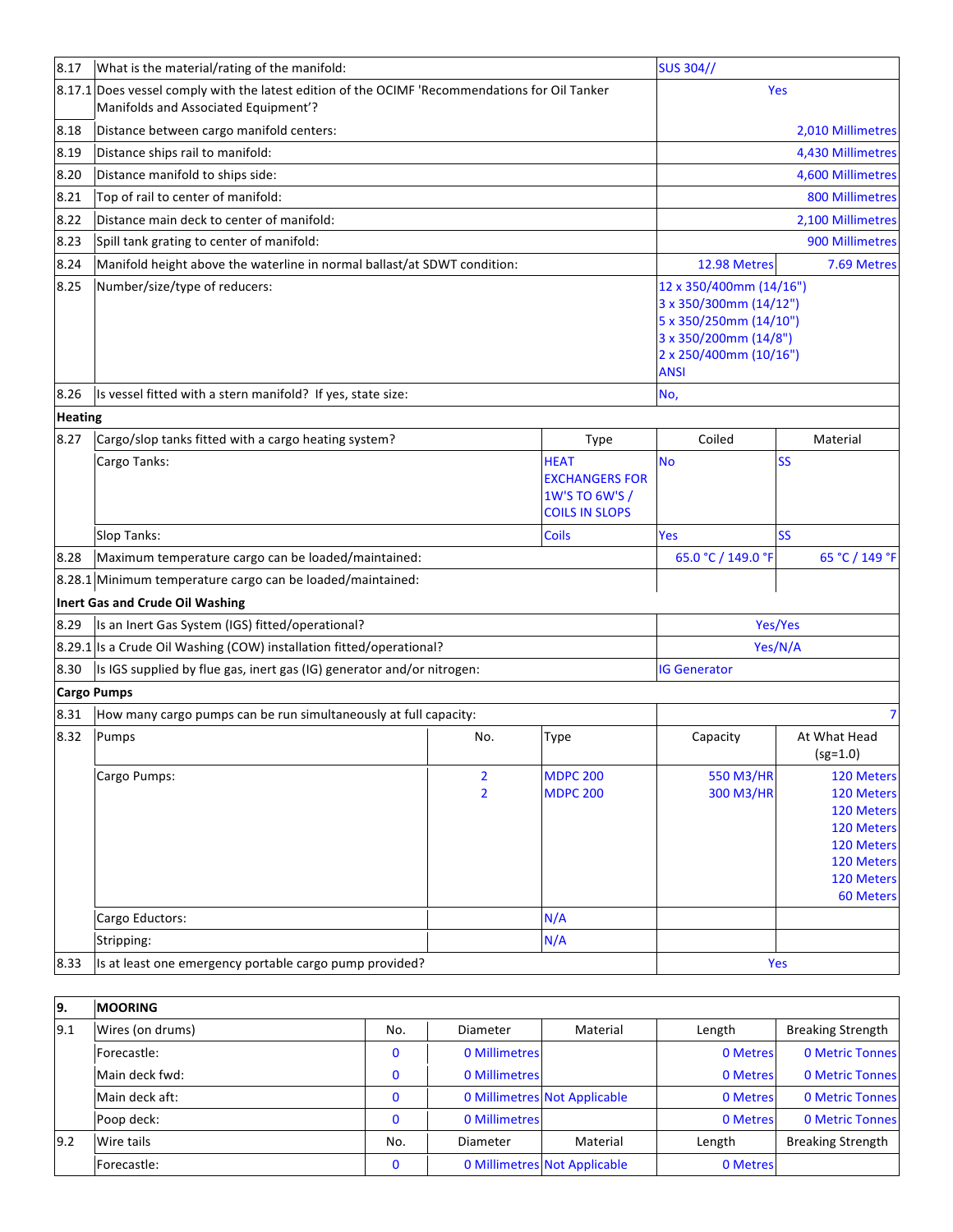|                   | Main deck fwd:                                                                 | $\bf{0}$       |                            | <b>0 Millimetres Not Applicable</b>   | 0 Metres                                                      |                            |
|-------------------|--------------------------------------------------------------------------------|----------------|----------------------------|---------------------------------------|---------------------------------------------------------------|----------------------------|
|                   | Main deck aft:                                                                 | $\mathbf{0}$   |                            | <b>0 Millimetres Not Applicable</b>   | 0 Metres                                                      |                            |
|                   | Poop deck:                                                                     | 0              |                            | <b>0 Millimetres Not Applicable</b>   | 0 Metres                                                      |                            |
| 9.3               | Ropes (on drums)                                                               | No.            | Diameter                   | Material                              | Length                                                        | <b>Breaking Strength</b>   |
|                   | Forecastle:                                                                    | 4              | 52 Millimetres POLYESTER & | <b>POLYOLEFIN</b><br><b>COMPOSITE</b> | 220 Metres                                                    | <b>54 Metric Tonnes</b>    |
|                   | Main deck fwd:                                                                 | $\overline{2}$ | 52 Millimetres POLYESTER & | <b>POLYOLEFIN</b><br><b>COMPOSITE</b> | 220 Metres                                                    | <b>54 Metric Tonnes</b>    |
|                   | Main deck aft:                                                                 | $\overline{2}$ | 52 Millimetres POLYESTER & | <b>POLYOLEFIN</b><br><b>COMPOSITE</b> | 220 Metres                                                    | <b>54 Metric Tonnes</b>    |
|                   | Poop deck:                                                                     | 4              | 52 Millimetres POLYESTER & | <b>POLYOLEFIN</b><br><b>COMPOSITE</b> | 220 Metres                                                    | <b>54 Metric Tonnes</b>    |
| 9.4               | <b>Other lines</b>                                                             | No.            | Diameter                   | Material                              | Length                                                        | <b>Breaking Strength</b>   |
|                   | Forecastle:                                                                    | 2              | 52 Millimetres POLYESTER & | <b>POLYOLEFIN</b><br><b>COMPOSITE</b> | 220 Metres                                                    | <b>54 Metric Tonnes</b>    |
|                   | Main deck fwd:                                                                 |                |                            | <b>Not Applicable</b>                 |                                                               |                            |
|                   | Main deck aft:                                                                 |                |                            | <b>Not Applicable</b>                 |                                                               |                            |
|                   | Poop deck:                                                                     | $\overline{2}$ | 52 Millimetres POLYESTER & | <b>POLYOLEFIN</b><br><b>COMPOSITE</b> | 220 Metres                                                    | <b>54 Metric Tonnes</b>    |
| 9.5               | Winches                                                                        | No.            | No. Drums                  | Motive Power                          | <b>Brake Capacity</b>                                         | Type of Brake              |
|                   | Forecastle:                                                                    | 3              | 1 S/2D                     | <b>Hydraulic</b>                      | <b>Tonnes BAND</b>                                            | 42.80 Metric SPINDLE BRAKE |
|                   | Main deck fwd:                                                                 | $\mathbf{1}$   | D                          | <b>Hydraulic</b>                      | <b>Tonnes BAND</b>                                            | 42.80 Metric SPINDLE BRAKE |
|                   | Main deck aft:                                                                 | $\mathbf{1}$   | D                          | <b>Hydraulic</b>                      | <b>Tonnes BAND</b>                                            | 42.80 Metric SPINDLE BRAKE |
|                   | Poop deck:                                                                     | 2              | D                          | <b>Hydraulic</b>                      | <b>Tonnes BAND</b>                                            | 42.80 Metric SPINDLE BRAKE |
| 9.6               | Bitts, closed chocks/fairleads                                                 |                | No. Bitts                  | <b>SWL Bitts</b>                      | No. Closed Chocks                                             | SWL Closed Chocks          |
|                   | Forecastle:                                                                    |                | 5                          | <b>64 Metric Tonnes</b>               | 8                                                             | <b>53 Metric Tonnes</b>    |
|                   | Main deck fwd:                                                                 |                | 3                          | <b>64 Metric Tonnes</b>               | 4                                                             | <b>53 Metric Tonnes</b>    |
|                   | Main deck aft:                                                                 |                | 3                          | <b>64 Metric Tonnes</b>               | 4                                                             | <b>53 Metric Tonnes</b>    |
|                   | Poop deck:                                                                     |                | 8                          | <b>64 Metric Tonnes</b>               | 6                                                             | <b>53 Metric Tonnes</b>    |
|                   | <b>Anchors/Emergency Towing System</b>                                         |                |                            |                                       |                                                               |                            |
| 9.7               | Number of shackles on port/starboard cable:                                    |                |                            |                                       |                                                               | 12/12                      |
| 9.8               | Type/SWL of Emergency Towing system forward:                                   |                |                            |                                       | <b>TONGUE TYPE</b><br><b>CHAFFING CHAIN</b><br><b>STOPPER</b> | <b>200 Metric Tonnes</b>   |
| 9.9               | Type/SWL of Emergency Towing system aft:                                       |                |                            |                                       | <b>ESCORT PULL BACK</b>                                       | <b>200 Metric Tonnes</b>   |
|                   | 9.10.1 What is size of closed chock and/or fairleads of enclosed type on stern |                |                            |                                       |                                                               | 600 X 450                  |
| <b>Escort Tug</b> |                                                                                |                |                            |                                       |                                                               |                            |
|                   | 9.10.2 What is SWL of closed chock and/or fairleads of enclosed type on stern: |                |                            |                                       |                                                               | <b>200 Metric Tonnes</b>   |
| 9.11              | What is SWL of bollard on poop deck suitable for escort tug:                   |                |                            |                                       |                                                               | <b>200 Metric Tonnes</b>   |
|                   | <b>Lifting Equipment/Gangway</b>                                               |                |                            |                                       |                                                               |                            |
| 9.12              | Derrick/Crane description (Number, SWL and location):                          |                |                            |                                       | Cranes: 1 x 10 Tonnes<br><b>CENTER (Midship)</b>              |                            |
| 9.13              | Accommodation ladder direction:                                                |                |                            |                                       |                                                               | Aft                        |
|                   | Does vessel have a portable gangway? If yes, state length:                     |                |                            |                                       |                                                               | Yes, 15 Metres             |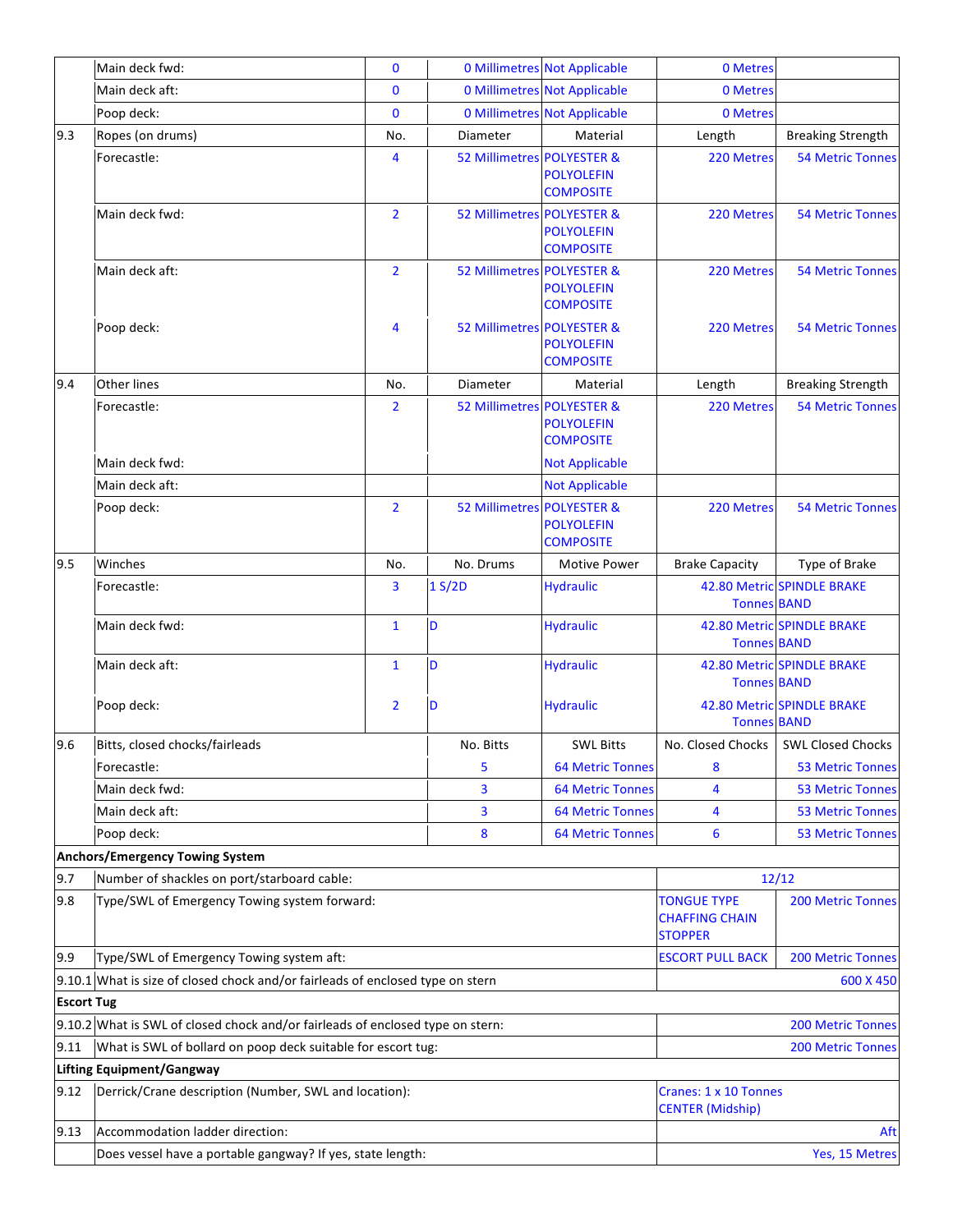|       | <b>Single Point Mooring (SPM) Equipment</b>                                                                                                                                                         |                                     |                          |  |  |  |
|-------|-----------------------------------------------------------------------------------------------------------------------------------------------------------------------------------------------------|-------------------------------------|--------------------------|--|--|--|
| 9.14  | Does the vessel meet the recommendations in the latest edition of OCIMF 'Recommendations for<br>Equipment Employed in the Bow Mooring of Conventional Tankers at Single Point Moorings<br>$(SPM)$ ? |                                     | <b>Yes</b>               |  |  |  |
| 19.15 | If fitted, how many chain stoppers:                                                                                                                                                                 |                                     |                          |  |  |  |
| 9.16  | State type/SWL of chain stopper(s):                                                                                                                                                                 | <b>TONGUE</b>                       | <b>200 Metric Tonnes</b> |  |  |  |
| 9.17  | What is the maximum size chain diameter the bow stopper(s) can handle:                                                                                                                              |                                     | <b>76 Millimetres</b>    |  |  |  |
| 9.18  | Distance between the bow fairlead and chain stopper/bracket:                                                                                                                                        |                                     | 2.90 Metres              |  |  |  |
| 9.19  | Is bow chock and/or fairlead of enclosed type of OCIMF recommended size<br>(600mm x 450mm)? If not, give details of size:                                                                           | <b>Yes</b><br><b>Not Applicable</b> |                          |  |  |  |

| 10.              | <b>PROPULSION</b>                                               |              |                                                                                           |                                                |
|------------------|-----------------------------------------------------------------|--------------|-------------------------------------------------------------------------------------------|------------------------------------------------|
| 10.1             | Speed                                                           |              | Maximum                                                                                   | Economical                                     |
|                  | <b>Ballast speed:</b>                                           |              | 14.25 Knots (WSNP)                                                                        | 11 Knots (WSNP)                                |
|                  | Laden speed:                                                    |              | 14.00 Knots (WSNP)                                                                        | 10 Knots (WSNP)                                |
| 10.2             | What type of fuel is used for main propulsion/generating plant: |              | <b>VLSFO AND LSMGO VLSFO, LSMGO</b>                                                       |                                                |
| 10.3             | Type/Capacity of bunker tanks:                                  |              | Fuel Oil: 1,595.674 Cu. Metres<br>Diesel Oil: 0 Cu. Metres<br>Gas Oil: 407.275 Cu. Metres |                                                |
| 10.4             | Is vessel fitted with fixed or controllable pitch propeller(s): |              | <b>Fixed</b>                                                                              |                                                |
| 10.5             | Engines                                                         | <b>No</b>    | Capacity                                                                                  | Make/Type                                      |
|                  | Main engine:                                                    | 01           | 9,280 Kilowatt DALIAN B&W,                                                                | 6850MC-MK7                                     |
|                  | Aux engine:                                                     | 3            |                                                                                           | 960 Kilowatt ZJMD6L23/30HMAN<br><b>B&amp;W</b> |
|                  | Power packs:                                                    |              |                                                                                           |                                                |
|                  | Boilers:                                                        | $\mathbf{1}$ | <b>Tonnes/Hour</b>                                                                        | <b>25 Metric AALBORG/MISSION</b><br>OIL        |
|                  | <b>Bow/Stern Thruster</b>                                       |              |                                                                                           |                                                |
| 10.6             | What is brake horse power of bow thruster (if fitted):          |              | No,                                                                                       |                                                |
| 10.7             | What is brake horse power of stern thruster (if fitted):        | No,          |                                                                                           |                                                |
| <b>Emissions</b> |                                                                 |              |                                                                                           |                                                |
| 10.8             | Main engine IMO NOx emission standard:                          |              | <b>Tier II</b>                                                                            |                                                |
| 10.9             | Energy Efficiency Design Index (EEDI) rating number:            |              | N <sub>A</sub>                                                                            |                                                |

| 11.  | <b>SHIP TO SHIP TRANSFER</b>                                                                                                                          |                     |
|------|-------------------------------------------------------------------------------------------------------------------------------------------------------|---------------------|
| 11.1 | Does vessel comply with recommendations contained in OCIMF/ICS Ship To Ship Transfer Guide<br>(Petroleum, Chemicals or Liquified Gas, as applicable)? | Yes                 |
| 11.2 | What is maximum outreach of cranes/derricks outboard of the ship's side:                                                                              | 5.90 Metres         |
| 11.3 | Date/place of last STS operation:                                                                                                                     | 28th Jan 2020, Lome |

| 12.  | <b>IRECENT OPERATIONAL HISTORY</b>                                                                                                                                    |                                                                                                                                                                                                     |
|------|-----------------------------------------------------------------------------------------------------------------------------------------------------------------------|-----------------------------------------------------------------------------------------------------------------------------------------------------------------------------------------------------|
| 12.1 | Last three cargoes/charterers/voyages (Last/2nd Last/3rd Last):                                                                                                       | Last / Gasoline/ CSSSA / Load Jubail,<br>Disch Jebel Ali<br>2nd Last / Gasoil 10 ppm / CSSSA / Load<br>Dalian, Disch Singapore<br>3rd Last / Naptha / Equinor / Load<br><b>Houston Disch Daesan</b> |
| 12.2 | Has vessel been involved in a pollution, grounding, serious casualty, unscheduled repair or<br>collision incident during the past 12 months? If yes, provide details: | Pollution: No.<br>Grounding: No.<br>Casualty: No,<br>Repair: No, Not Applicable<br><b>Collision: No.</b>                                                                                            |
| 12.3 | Date and place of last Port State Control inspection:                                                                                                                 | Jun 06, 2020 / Houston, USA                                                                                                                                                                         |